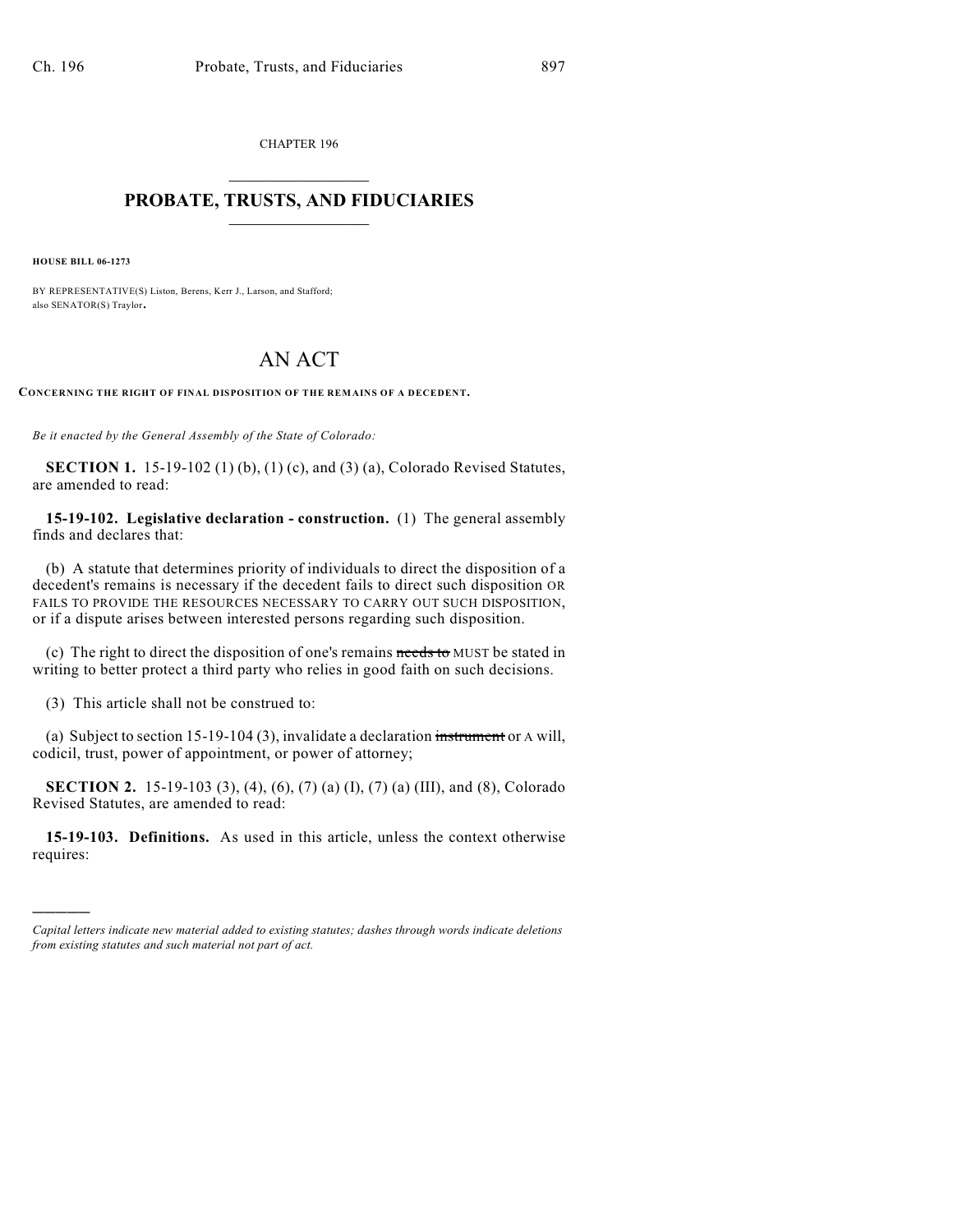(3) "Declaration" instrument" means a written instrument signed by a declarant, governing DIRECTING the LAWFUL disposition of the declarant's last remains and the ceremonies planned after a declarant's death, including a document governing the disposition of last remains under part 7 of article 11 of this title. Such IN ACCORDANCE WITH THIS ARTICLE. A declaration may be made within a WILL; prepaid funeral, burial, or cremation contract; with a mortuary or crematorium DURABLE OR MEDICAL POWER OF ATTORNEY; OR ANY OTHER WRITTEN DOCUMENT, INCLUDING, BUT NOT LIMITED TO, A DOCUMENT GOVERNING THE DISPOSITION OF LAST REMAINS UNDER PART 7 OF ARTICLE 11 OF THIS TITLE.

(4) "Interested person" means the deceased's spouse, parent, adult child, sibling, grandchild, and other person designated in a declaration. instrument.

(6) "Reasonable under the circumstances", applied to the declarant's instructions, means appropriate in relation to the declarant's finances, cultural or family customs, and religious or spiritual beliefs. "Reasonable under the circumstances" implies consideration of factors that include, but are not limited to, a prepaid funeral, burial, or cremation plan of the declarant; the size of the declarant's estate; the declarant's cultural or family customs; the declarant's religious or spiritual beliefs; and the known or reasonably ascertainable creditors of the declarant.

(7) (a) "Third party" means a person:

(I) Who is requested by a declaration instrument to act in good faith in reliance upon such instrument THE DECLARATION;

(III) Who is delegated discretion over ceremonial or dispositional arrangements in a declaration. instrument.

(8) "Unreasonable" means an act that is clearly unreasonable pursuant to the definition of "reasonable under the circumstances" under subsection (6) of this section.

**SECTION 3.** 15-19-104, Colorado Revised Statutes, is amended to read:

**15-19-104. Declaration of disposition of last remains.** (1) The declarant may specify, in a declaration, instrument, any one or more of the following:

(a) The disposition to be made of the declarant's last remains;

(b) Who may THE PERSON APPOINTED TO direct the disposition of the declarant's last remains;

(c) The ceremonial arrangements to be performed after the declarant's death;

(d) Who may THE PERSON APPOINTED TO direct the ceremonial arrangements after the declarant's death;

(e) The rights, limitations, immunities, and other terms of third parties dealing with the declaration. instrument.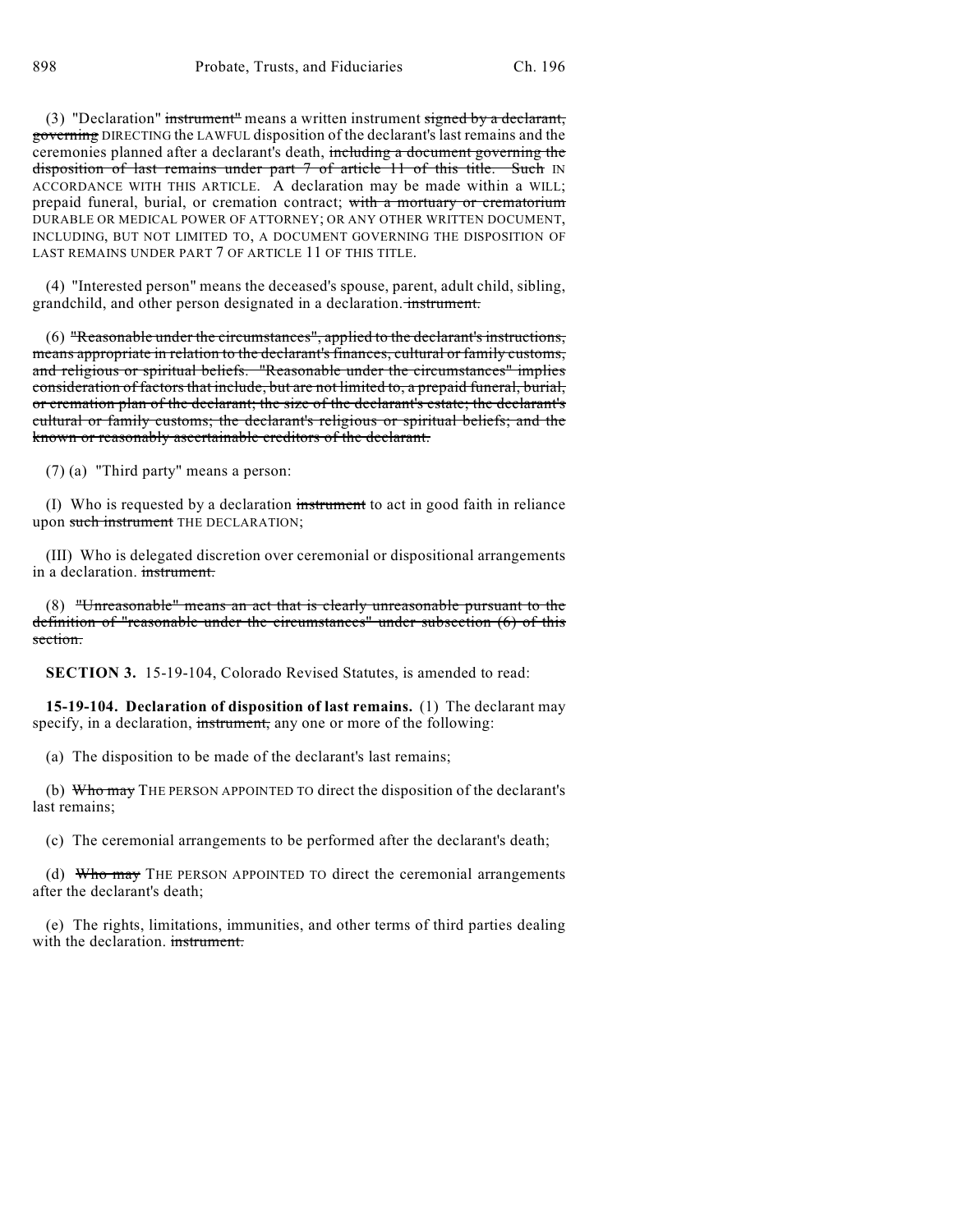(2) A third party seeking to fulfill a declarant's intent regarding disposition of last remains or ceremonial arrangements may disregard such intent if such intent is unreasonable under the circumstances.

 $(3)$  (a) The provisions of the most recent declaration instrument shall control over any other document regarding the disposition of the DECLARANT'S last remains.

(b) This article shall govern all current and prior declaration instruments DECLARATIONS.

(c) If article 54 of title 12, C.R.S., conflicts with this article, this article shall govern.

(4) This article shall apply to declaration instruments executed or exercised in Colorado and to declaration instruments signed or exercised by a person who is a resident of Colorado when such instrument is signed or exercised.

(5) A declaration instrument may be acknowledged, but lack of acknowledgment shall not render the declaration ineffective A DECLARATION SHALL BE SIGNED AND DATED BY THE DECLARANT AND MAY BE NOTARIZED OR WITNESSED IN WRITING BY AT LEAST ONE ADULT WHO CONFIRMS THAT HE OR SHE WAS PRESENT WHEN THE DECLARANT SIGNED THE DECLARATION.

**SECTION 4.** 15-19-105, Colorado Revised Statutes, is amended to read:

**15-19-105. Reliance - declarations.** (1)(a) A third party who acts in good-faith PROVIDES FOR THE LAWFUL DISPOSITION OF A DECLARANT'S REMAINS IN reliance on a declaration instrument that is APPEARS TO BE legally executed shall not be subject to civil liability to any greater extent than if the third party were dealing directly with the declarant as a fully competent and living person. Such third party shall not be subject to criminal liability or regulatory sanction OR ADMINISTRATIVE DISCIPLINE for such reliance.

(b) (I) A third party, who deals WHEN PRESENTED with a declaration, instrument may presume in the absence of actual knowledge to the contrary:

(A) That the declaration instrument was validly executed; and

(B) That the declarant was competent at the time WHEN the instrument was executed; AND

(C) THAT THE DECLARATION HAS NOT BEEN REVOKED.

(II) A third party who reasonably relies PROVIDES FOR THE LAWFUL DISPOSITION OF A DECLARANT'S REMAINS IN RELIANCE on a declaration instrument shall not be civilly or criminally liable for the proper application of property delivered or surrendered to comply with the declarant's instructions in the declaration. instrument.

(2) The directions of a declarant expressed in a declaration instrument shall be binding on all persons as if the declarant were alive and competent A DECLARATION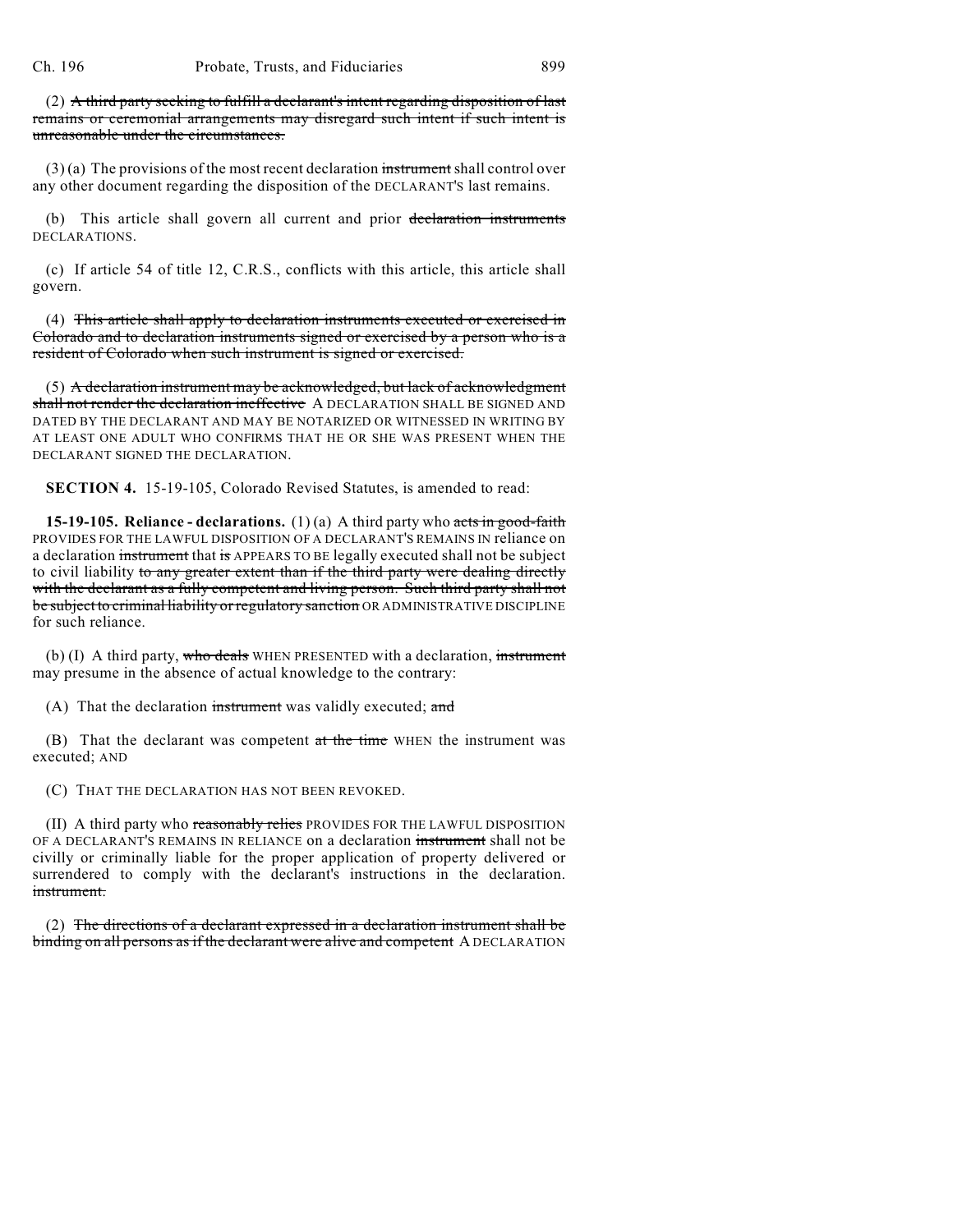SHALL BE BINDING ON ALL PERSONS WITH AN INTEREST IN THE DISPOSITION OF THE DECLARANT'S REMAINS. SECTION 15-19-106 (1) SHALL NOT VEST A RIGHT TO CONTROL DISPOSITION OR CEREMONIAL ARRANGEMENTS THAT CONFLICT WITH THOSE MADE BY A DECLARATION. IF THE DECLARATION CONFLICTS WITH THE DIRECTIONS OF ANY OTHER PERSON, THE DECLARATION SHALL CONTROL, AND A THIRD PARTY SHALL PROVIDE FOR THE LAWFUL DISPOSITION ACCORDING TO THE DECLARATION SO LONG AS:

(a) NO CHALLENGE TO THE VALIDITY OF THE DECLARATION EXISTS UNDER SUBSECTION (3) OF THIS SECTION; AND

(b) THE DECEASED PROVIDED THE RESOURCES NECESSARY TO CARRY OUT THE DISPOSITION.

 $(3)$  A third party who has reasonable cause to question the authenticity or validity of a declaration instrument may promptly and reasonably seek additional information from the person proffering such declaration or from other involved persons. A third party may require exhibition of the original declaration instrument or a notarized copy A CHALLENGE TO THE VALIDITY OF THE DECLARATION OR THE COMPETENCY OF THE DECLARANT WHEN THE DECLARATION WAS EXECUTED SHALL BE RESOLVED BY THE PROBATE COURT. A THIRD PARTY WHO KNOWS A DECLARATION HAS BEEN CHALLENGED SHALL NOT BE LIABLE FOR REFUSING TO ACCEPT, INTER, CREMATE, OR OTHERWISE DISPOSE OF A DECLARANT'S REMAINS UNTIL THE THIRD PARTY RECEIVES A COURT ORDER OR OTHER REASONABLE CONFIRMATION THAT THE CHALLENGE HAS BEEN RESOLVED OR SETTLED.

**SECTION 5.** 15-19-106, Colorado Revised Statutes, is amended to read:

**15-19-106. Right to dispose of remains.** (1) SUBJECT TO SECTION 15-19-105 (2), the right to control disposition of the last remains or ceremonial arrangements of a decedent vests in and devolves upon the following persons, at the time of the decedent's death, in the following order:

(a) The decedent if acting through a declaration instrument PURSUANT TO SECTION 15-19-104;

(b) (I) Either the appointed personal representative or special administrator of the decedent's estate if such person has been appointed; or

(II) The nominee for appointment as personal representative under the decedent's will if a personal representative or special administrator has not been appointed;

(c) The surviving spouse of the decedent, if not legally separated from the decedent;

(d) A majority of the surviving adult children of the decedent; whose whereabouts are reasonably ascertainable;

(e) The A MAJORITY OF THE surviving parents or legal guardians of the decedent, whose whereabouts are reasonably ascertainable WHO SHALL ACT IN WRITING;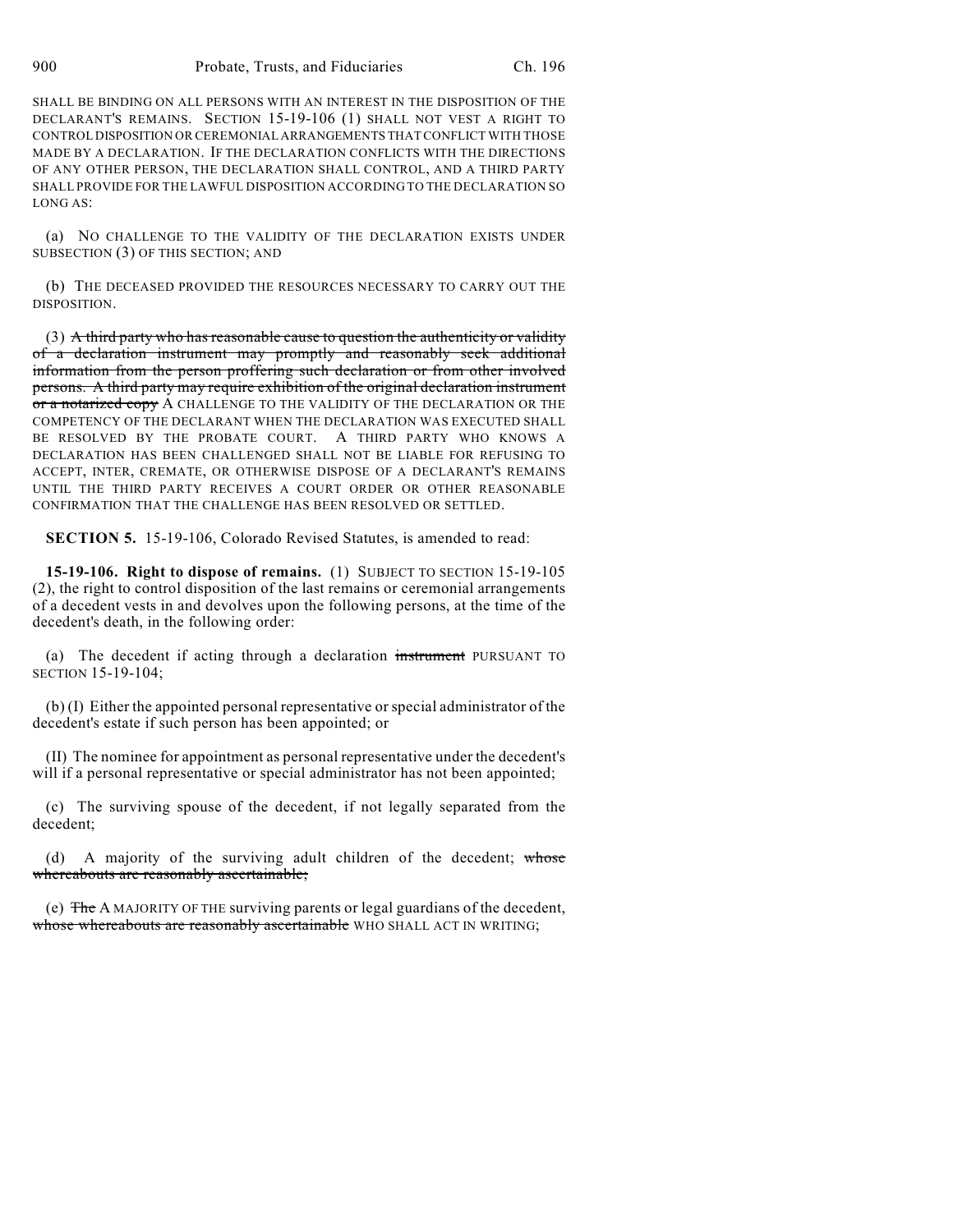(f) A majority of the surviving adult siblings of the decedent; whose whereabouts are reasonably ascertainable;

## (g) The public administrator responsible for the decedent's estate;

(h) ANY PERSON WHO IS WILLING TO ASSUME LEGAL AND FINANCIAL RESPONSIBILITY FOR THE FINAL DISPOSITION OF THE DECEDENT'S LAST REMAINS.

(2) To exercise the right to control final disposition pursuant to paragraph (e) of subsection (1) of this section, the majority of parents and guardians shall act in writing.

(3) If the assent of multiple persons under paragraph  $(d)$ ,  $(e)$ , or  $(f)$  of subsection (1) of this section cannot be obtained, a final judgment of the probate court of the county of the decedent's residence shall be required to exercise the right to control final disposition. Such final judgement shall be consistent with the decedent's last wishes to the extent they are reasonable under the circumstances DISPUTES AMONG THE PERSONS LISTED UNDER SUBSECTION (1) OF THIS SECTION SHALL BE RESOLVED BY THE PROBATE COURT. A THIRD PARTY SHALL NOT BE LIABLE FOR REFUSING TO ACCEPT THE DECEDENT'S REMAINS OR DISPOSE OF THE DECEDENT'S REMAINS UNTIL THE PARTY RECEIVES A COURT ORDER OR OTHER REASONABLE CONFIRMATION THAT THE DISPUTE HAS BEEN RESOLVED OR SETTLED.

(4) (a) IF THE PERSON WITH THE RIGHT TO CONTROL DISPOSITION IS UNABLE OR UNWILLING TO MAKE SUCH DISPOSITION, OR IF THE PERSON'S WHEREABOUTS CANNOT BE REASONABLY ASCERTAINED, THEN THAT PERSON'S RIGHTS SHALL TERMINATE AND PASS TO THE FOLLOWING, IN THE FOLLOWING ORDER:

(I) THE REST OF THE PERSONS IN THE CLASS WITH THE SAME DEGREE OF RELATIONSHIP GRANTING THE SAME PRIORITY OF CONTROL OVER THE DISPOSITION PURSUANT TO SUBSECTION (1) OF THIS SECTION;

(II) THE NEXT CLASS OF PERSONS IN THE ORDER LISTED IN SUBSECTION (1) OF THIS SECTION IF NO ONE ELSE WITH THE SAME DEGREE OF RELATIONSHIP GRANTING THE SAME PRIORITY OF CONTROL OVER THE DISPOSITION OF THIS SECTION EXISTS OR POSSESSES THE RIGHT OF FINAL DISPOSITION PURSUANT TO SUBSECTION (1) OF THIS SECTION.

(b) THE PERSON WITH THE RIGHT TO CONTROL DISPOSITION SHALL BE PRESUMED TO BE UNABLE OR UNWILLING TO PROVIDE FOR SUCH DISPOSITION, OR THE PERSON'S WHEREABOUTS SHALL BE PRESUMED UNKNOWN, IF THE PERSON HAS FAILED TO MAKE OR APPOINT ANOTHER PERSON TO MAKE FINAL ARRANGEMENTS FOR THE DISPOSITION OF THE DECEDENT WITHIN FIVE DAYS AFTER RECEIVING NOTICE OF THE DECEDENT'S DEATH OR WITHIN TEN DAYS AFTER THE DECEDENT'S DEATH, WHICHEVER IS EARLIER.

(c) IF A PERSON IS UNABLE OR UNWILLING TO MAKE A DISPOSITION UNDER THIS SUBSECTION (4), SUCH PERSON SHALL NOT BE COUNTED AS A MEMBER OF THE CLASS WITH THE SAME DEGREE OF RELATIONSHIP GRANTING THE SAME PRIORITY OF CONTROL OVER THE DISPOSITION PURSUANT TO SUBSECTION (1) OF THIS SECTION WHEN DETERMINING THE NUMBER THAT MAKES A MAJORITY OF SUCH CLASS.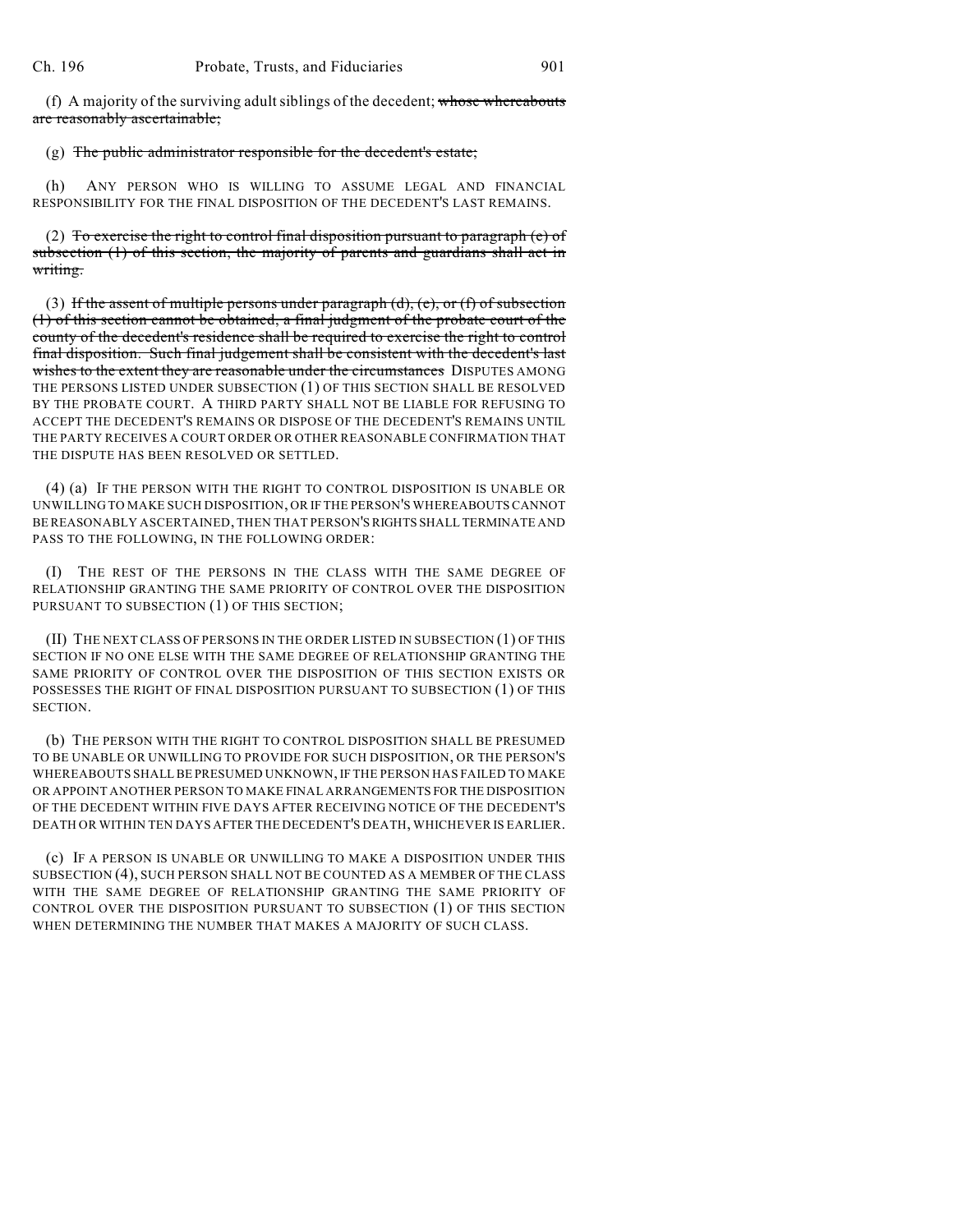(5) IF THE PERSONS ENUMERATED IN SUBSECTION (1) OF THIS SECTION ARE NOT WILLING OR ABLE TO PROVIDE FOR THE FINAL DISPOSITION OF A DECEDENT'S REMAINS, OR IF THE PERSONS' WHEREABOUTS CANNOT BE REASONABLY ASCERTAINED, THEN THE PUBLIC ADMINISTRATOR RESPONSIBLE FOR THE DECEDENT'S ESTATE OR THE PERSON WHO CONTROLS INDIGENT BURIALS IN THE COUNTY IN WHICH THE DEATH OCCURRED SHALL MAKE ARRANGEMENTS FOR THE FINAL DISPOSITION OF THE DECEDENT'S REMAINS.

(6) A THIRD PARTY WHO PROVIDES FOR THE FINAL DISPOSITION OF A DECEDENT'S REMAINS UPON AUTHORIZATION FROM A PERSON WHO CLAIMED TO HAVE THE RIGHT TO CONTROL THE FINAL DISPOSITION SHALL BE IMMUNE FROM CIVIL LIABILITY AND ADMINISTRATIVE DISCIPLINE.

**SECTION 6.** 15-19-107, Colorado Revised Statutes, is amended to read:

**15-19-107. Declaration of disposition of last remains.** (1) **Form.** The following statutory declaration of disposition of last remains is legally sufficient:

## DECLARATION OF DISPOSITION OF LAST REMAINS

I, (name of declarant) , being of sound mind and lawful age, hereby revoke all prior declarations wills, codicils, trusts, powers of appointment, and powers of attorney regarding CONCERNING the disposition of my last remains AND THOSE PROVISIONS CONCERNING DISPOSITION OF MY LAST REMAINS FOUND IN A WILL, CODICIL, OR POWER OF ATTORNEY, and I declare and direct that after my death the following provisions be taken:

1. If permitted by law, my body shall be (initial ONE choice):

Buried. I direct that my body be buried at .

\_\_\_ Cremated. I direct that my cremated remains be disposed of as follows:

Entombed. I direct that my body be entombed at \_\_\_\_\_\_\_.

<u>. Andre Stadt i den stadt i den stadt i den stadt i den stadt i den stadt i den stadt i den stadt i den stadt</u>

.

\_\_\_ Other. I direct that my body be disposed of as follows:

Disposed of as (name of designee) shall decide in writing. If is unwilling or unable to act, I nominate as my alternate designee.

2. I request that the following ceremonial arrangements be made (initial desired choice or choices):

\_\_\_ I request \_\_\_\_\_\_\_\_\_\_\_\_\_\_\_ (name of designee) make all arrangements for any ceremonies, consistent with my directions set forth in this declaration. If is unwilling or unable to act, I nominate  $\qquad \qquad \text{as}$ my alternate designee.

 $\overline{a}$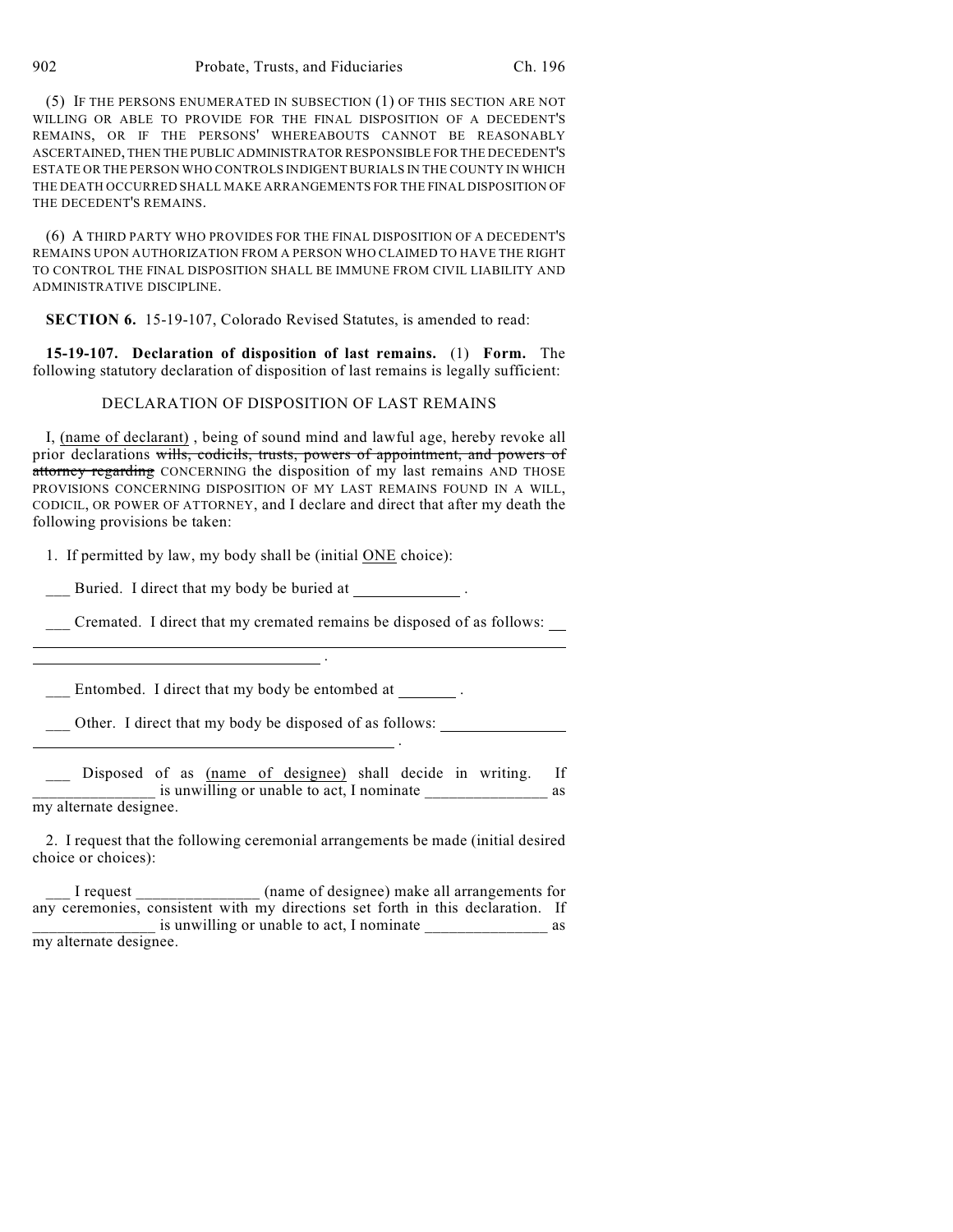$\overline{a}$ 

Funeral. I request the following arrangements for my funeral:

.

.

<u>. Andre Sterne Sterne Sterne Sterne Sterne Sterne Sterne Sterne Sterne Sterne Sterne Sterne Sterne Sterne Ste</u>

Memorial Service. I request the following arrangements for my memorial service:

3. Special instructions. In addition to the instructions above, I request (on the following lines you may make special requests regarding ceremonies or lack of ceremonies):

Note: Those persons or entities asked to carry out a declarant's intent regarding disposition of last remains and ceremonial arrangements need do so only if the declarant's intent is reasonable under the circumstances. "Reasonable under the circumstances" may take into consideration factors such as a known prepaid funeral, burial, or cremation plan of the declarant, the size of the declarant's estate, cultural or family customs, the declarant's religious or spiritual beliefs, the known or reasonably ascertainable creditors of the declarant, and the declarant's financial situation prior to death.

I may revoke or amend this declaration in writing at any time. I agree that a third party who receives a copy of this declaration may act according to it. Revocation of this declaration is not effective as to a third party until the third party learns of my revocation. My estate shall indemnify any third party for costs incurred as a result of claims that arise against the third party because of good-faith reliance on this declaration.

I execute this declaration as my free and voluntary act, on  $\qquad \qquad$ ,  $\qquad \qquad$ 

(Declarant)

\_\_\_\_\_\_\_\_\_\_\_\_\_\_\_\_\_\_\_\_\_\_\_\_\_\_\_

THE FOLLOWING SECTION REGARDING ORGAN AND TISSUE DONATION IS OPTIONAL. To make a donation, initial the option you select and sign below.

In the hope that I might help others, I hereby make an anatomical gift, to be effective upon my death, of:

A. Any needed organs/tissues

B. The following organs/tissues:

Donor signature: \_\_\_\_\_\_\_\_\_\_\_\_\_\_\_\_\_\_\_\_\_\_\_\_\_\_\_\_\_\_\_\_\_\_\_\_\_\_\_\_\_\_

\_\_\_\_\_\_\_\_\_\_\_\_\_\_\_\_\_\_\_\_\_\_\_\_\_\_\_\_\_\_\_\_\_\_\_\_\_\_\_\_\_\_\_\_\_\_\_\_\_\_\_\_\_\_\_\_\_\_\_\_\_\_\_\_

Notarization optional: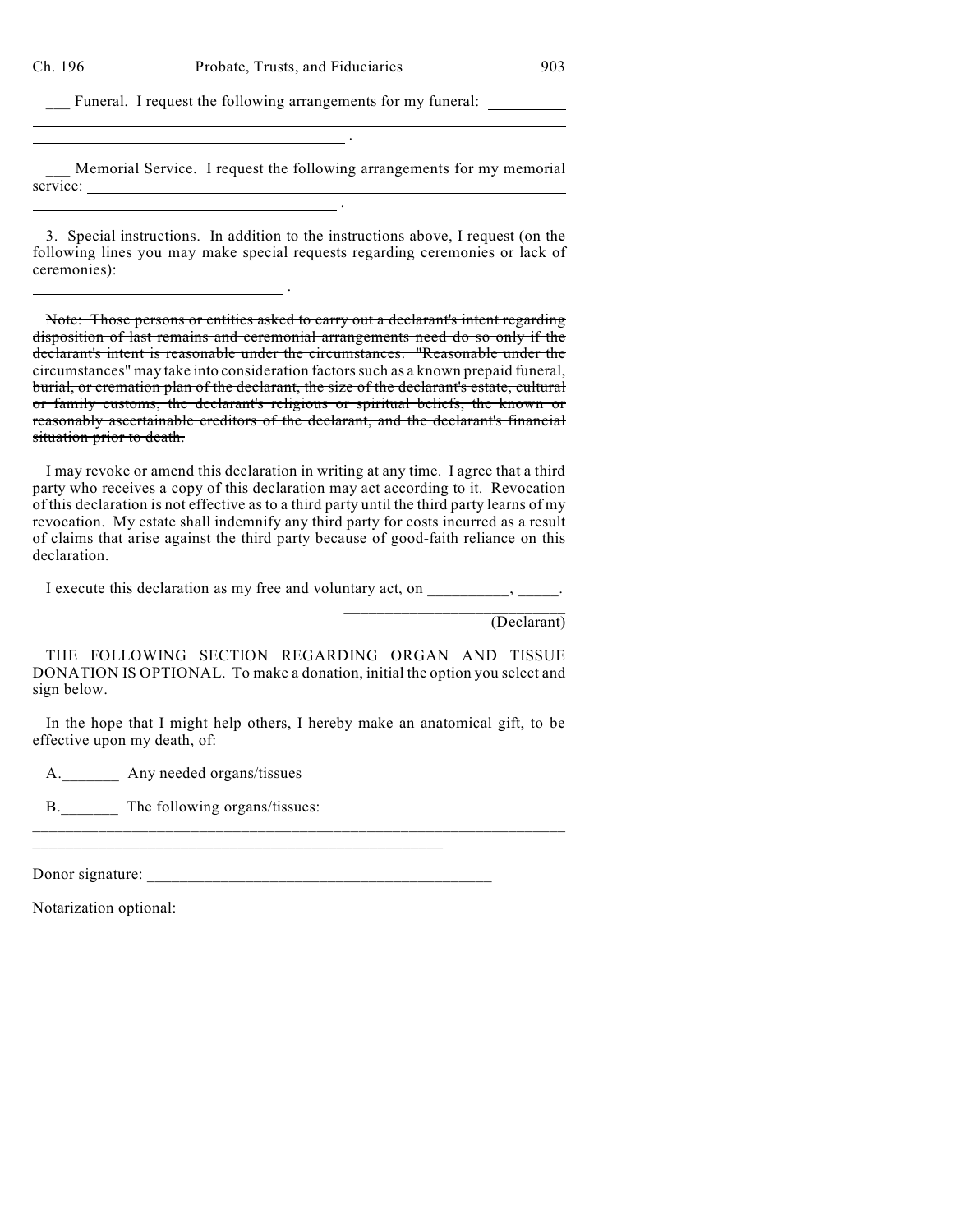904 Probate, Trusts, and Fiduciaries Ch. 196 STATE OF COLORADO (1) ) ss. COUNTY OF \_\_\_\_\_\_\_\_\_\_\_\_\_\_\_ ) Acknowledged before me by \_\_\_\_\_\_\_\_, Declarant, on \_\_\_\_\_\_\_\_\_, \_\_\_. My commission expires:  $[scal]$ 

Notary Public

(2) **Requirements.** The form set forth in subsection (1) of this section is not exclusive, and a person may use another form of declaration instrument if the wording of the form complies substantially with subsection (1) of this section, the form is properly completed, and the form is in writing, dated, and signed by the declarant. Such a declaration may be acknowledged. A DECLARATION MAY BE WITNESSED OR NOTARIZED BY AT LEAST ONE PERSON WHO ATTESTS THAT HE OR SHE WAS PRESENT WHEN THE DOCUMENT WAS SIGNED BY THE DECLARANT.

(3) A declaration may be revoked by the declarant in writing or by burning, tearing, canceling, obliterating, or destroying the declaration instrument with the intent to revoke such instrument DECLARATION.

(4) (a) Unless otherwise expressly provided in a declaration, instrument, a subsequent divorce, dissolution of marriage, annulment of marriage, or legal separation between the declarant and spouse automatically revokes a delegation to the declarant's spouse to direct the disposition of the declarant's last remains or ceremonies after the declarant's death. This paragraph (a) shall not be construed to revoke the remaining provisions of the declaration. instrument.

(b) Unless otherwise specified in the declaration, instrument, if a declarant revokes a delegation to a person to direct the disposition of the declarant's last remains or ceremonies after the declarant's death, or if such person is unable or unwilling to serve, the nomination of such person shall be ineffective as to such person. If an alternate designee is not nominated by the declarant, section 15-19-106 shall govern. This paragraph (b) shall not be construed to revoke the remaining provisions of the declaration. instrument.

**SECTION 7.** 15-19-108, Colorado Revised Statutes, is amended to read:

**15-19-108. Interstate effect of declaration.** (1) Unless otherwise stated in a declaration, instrument, it shall be presumed that the declarant intends to have his or her declaration instrument executed pursuant to this article and recognized to the fullest extent possible by other states.

(2) Unless otherwise provided in the declaration, instrument, a declaration instrument or similar instrument executed in another state that complies with the requirements of this article may, in good faith, be relied upon by a third party in this state if an action requested by such declarant does not violate any law of the federal government, Colorado, or a political subdivision.